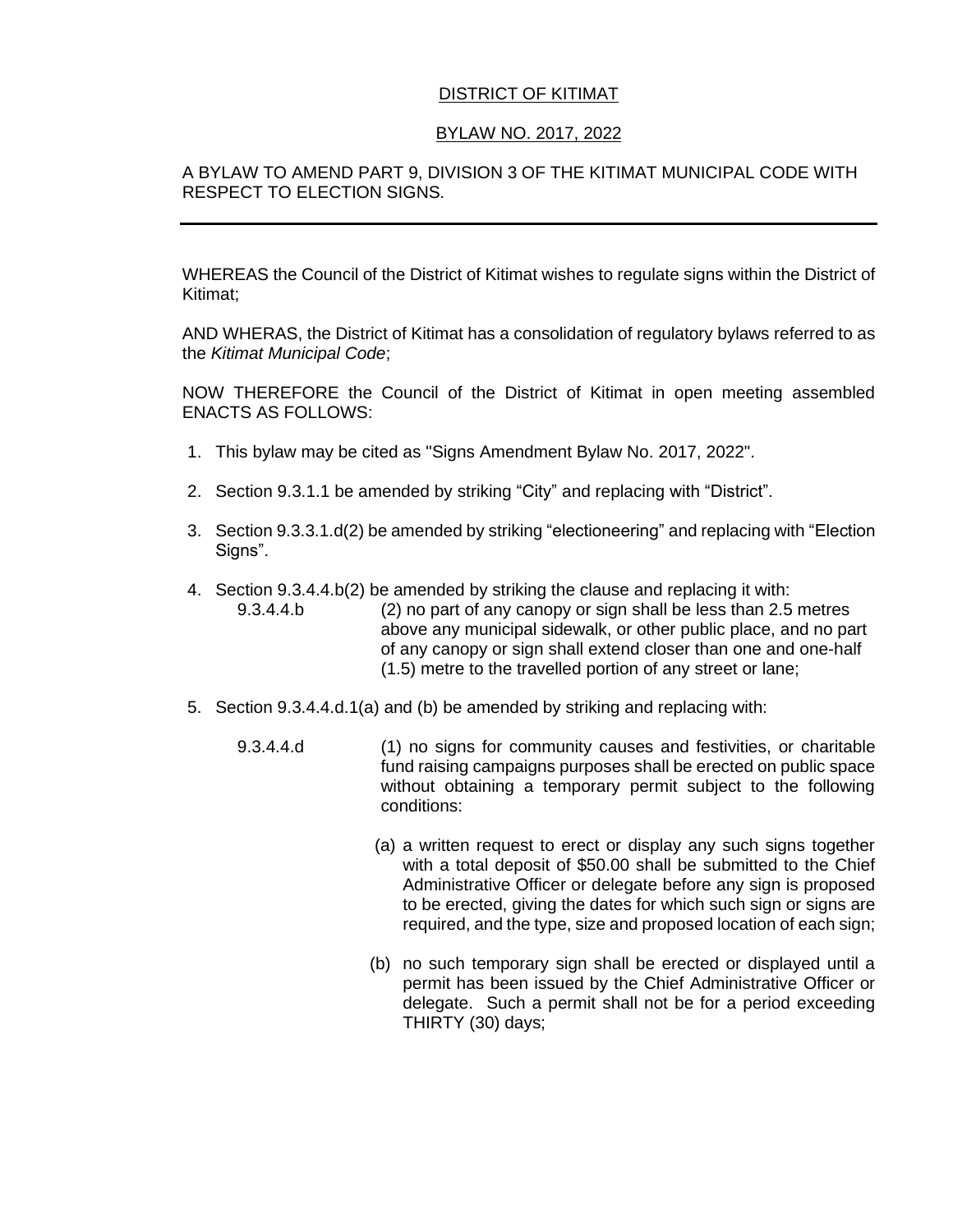6. Section 9.3.5.3(c) be amended by striking and replacing with:

| c. Election Signs | Maximum<br>Area $(m2)$ | Maximum<br>Height (m) | <b>Duration</b><br>(days)   | <b>Conditions</b>                                                               |
|-------------------|------------------------|-----------------------|-----------------------------|---------------------------------------------------------------------------------|
| All Zones         | 3                      | 2.5 <sub>1</sub>      | As per<br>Subdivision<br>12 | May be erected on public property<br>subject to provisions of Subdivision<br>12 |

- 7. Section 9.3.8.1.b. be amended by striking and replacing with:
	- b. Election Signs;
- 8. Subdivision 12 Election Signs be added as follows:

#### Subdivision 12 – Election Signs

9.3.12. 1. Definitions

"Election Sign" means a sign identifying any candidate, group of candidates, slate, elector organization, political party or issue for a federal, provincial, local government, school district, or other government entity Voting Opportunity.

"Large Election Sign" means an Election Sign that:

- supports or opposes a position or candidate in relation to a Voting Opportunity; and
- has an area of greater than 0.58 square meters.

"Small Election Sign" means an Election Sign that:

- supports or opposes a position or candidate in relation to a Voting Opportunity; and
- has an area of less than 0.58 square meters.

"Voting Opportunity" means an election, by-election, referendum, alternate approval process petition, plebiscite, or any other event directed as a voting opportunity by District of Kitimat Council resolution.

Election Sign Must Conform to All other Regulations

- 2. Unless otherwise stated, an Election Sign must conform to the general regulations set out in section 9.3.4 of the *Kitimat Municipal Code*.
- 3. An Election Sign must conform to regulations set out by the Federal or Provincial Governments in relation to Election Signs.
- 3. Where there is a conflict between the Kitimat Municipal Code on Election Signs and that of the Federal or Provincial Government, the conflicting provisions of the Kitimat Municipal Code on Election Signs shall be severed, with all other sections still being in force.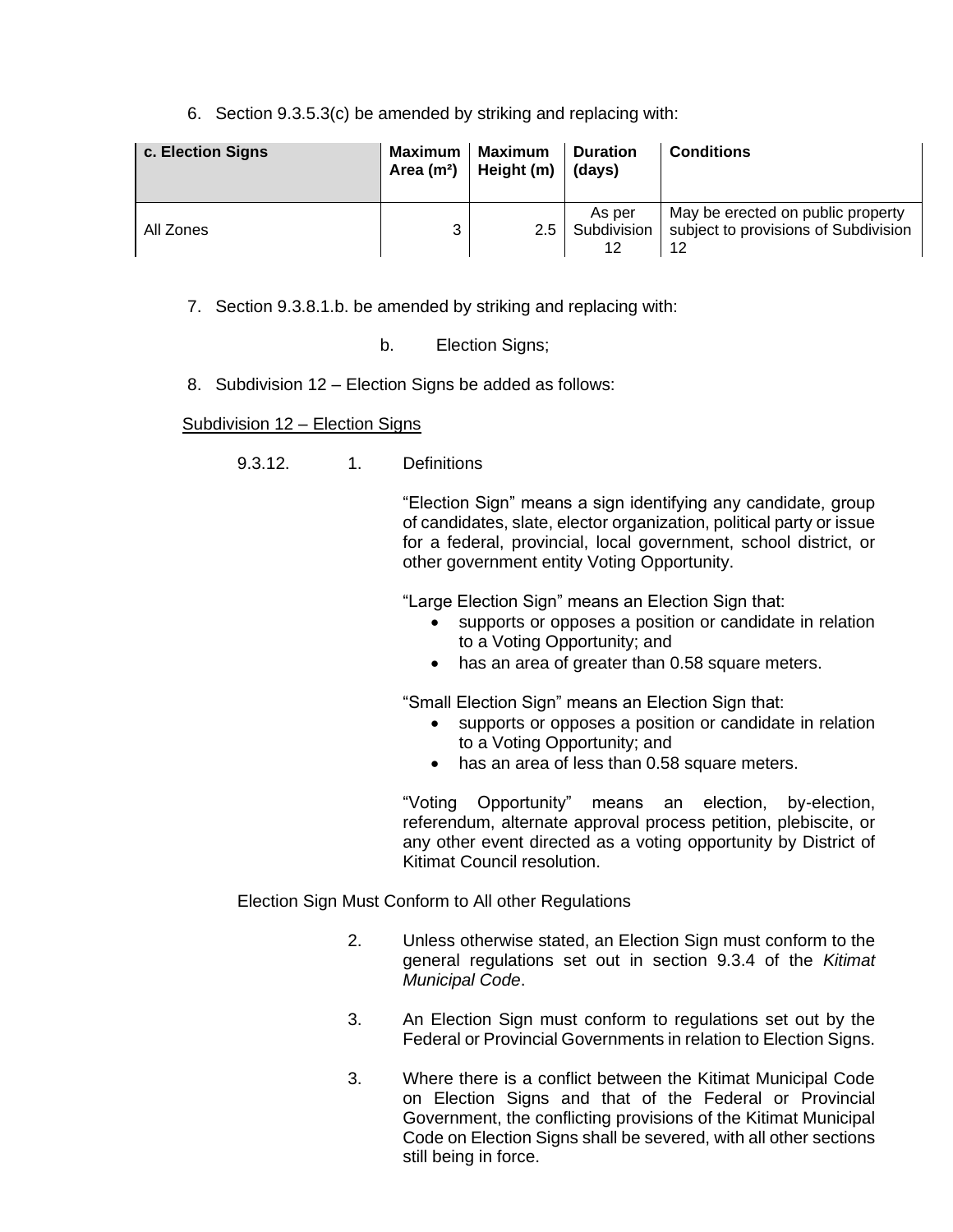Design of Election Signs

- 4. Election Signs may not reflect any trademarks, logos, taglines, phrases, or other intellectual property held by the District of Kitimat. No sign may be designed to reflect any association, endorsement, referral, or approval of a candidate or a position within a Voting Opportunity by the District of Kitimat.
- 5. Notwithstanding Section 9.3.12.4 of the *Kitimat Municipal Code,* the District of Kitimat may use its trademarks, logos, taglines, phrases, or other intellectual property to endorse, refer, associate or approve of a position in regards to an alternative approval process petition in which the District of Kitimat has undertaken to gain elector approval as per Section 86 of the *Community Charter*, SBC 2003, c. 26, when Council is seeking community opinion as per Section 83 of the *Community Charter*, SBC 2003, c. 26, or any other event directed as a voting opportunity by District of Kitimat Council resolution.

## Election Sign Permit

- 6. No Election Sign shall be erected on public space without obtaining a temporary permit subject to the following conditions:
	- (a) a written request to erect or display any such signs together with a total deposit of \$50.00 shall be submitted to the Chief Administrative Officer or delegate before any Election Sign is proposed to be erected, giving the dates for which such Election Sign(s) are required, and the type, size and proposed location of each Election Sign;
	- (b) no such Election Sign shall be erected or displayed until a permit has been issued by the Chief Administrative Officer or delegate.
	- (c) the deposit shall automatically be forfeited if each and every Election Sign covered thereby is not removed by the end of the permitted period.

Election Sign Limitations

- 7. For a voting opportunity initiated by a local government or school district:
	- (a) No more than twenty-five (25) Small Election Signs and six (6) Large Election Signs located on public property within the District of Kitimat boundary;
	- (b) Related to elections promoting a candidate, Election Signs are permitted:
		- a. only within the election period, beginning with the start of the nomination period and ending following general voting on election day;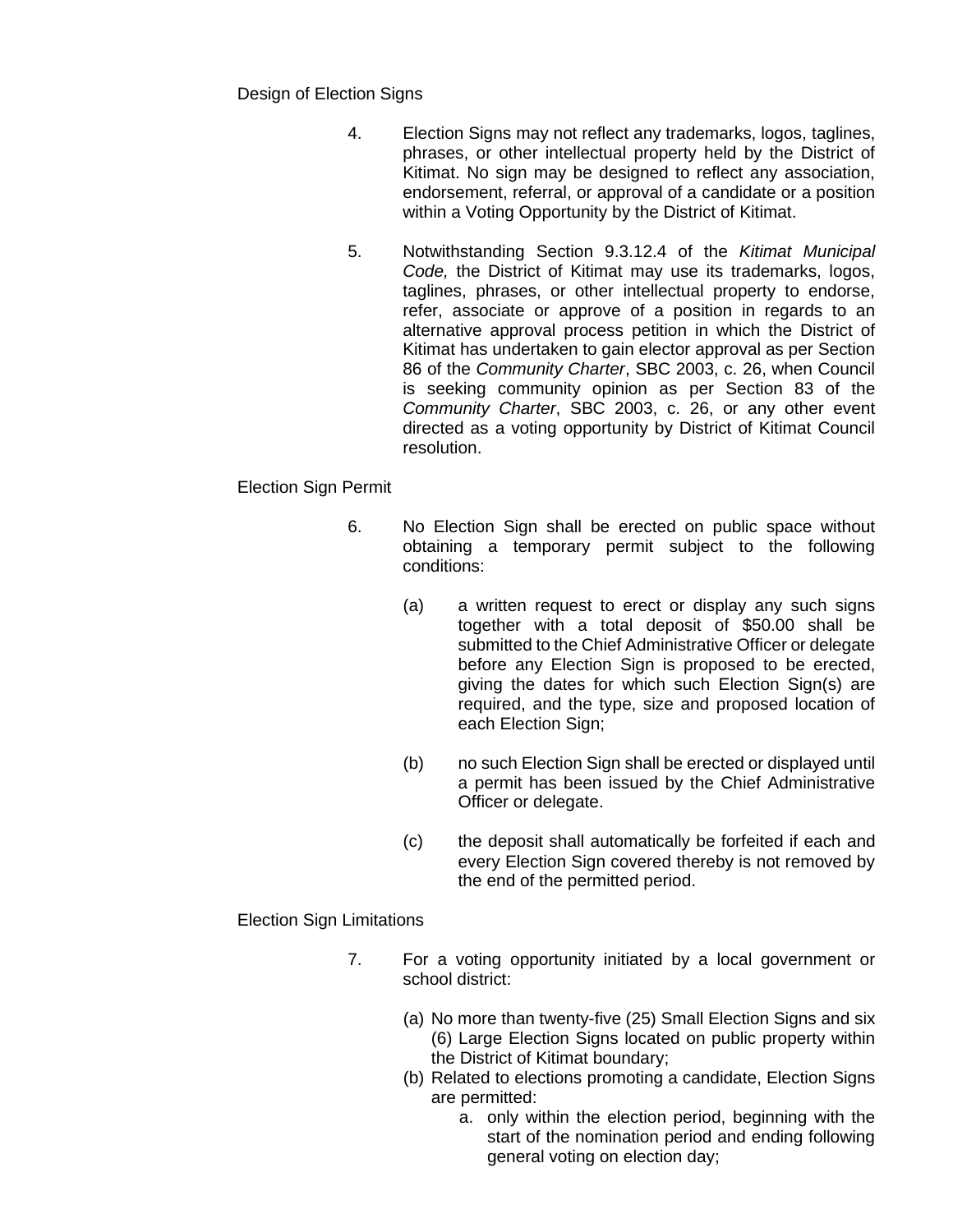- (c) Related to a plebiscite, referendum, or an alternate approval process petition, per third party sponsor:
	- a. No earlier than thirty (30) days prior to the date of the vote, or response deadline, and ending following voting day.
- 8. For a voting opportunity initiated by the federal or provincial Government:
	- (a) No more than fifty (50) Small Election Signs and ten (10) Large Election Signs located on public property within the District of Kitimat boundary;
	- (b) Related to elections promoting a candidate or party, Election Signs are permitted:
		- a. only within the respective election period, beginning with the issuing of a writ of election and ending following general voting on election day;
	- (c) Related to a plebiscite, referendum, alternate approval process petition, per third party sponsor:
		- a. No earlier than thirty (30) days prior to the date of the vote, or response deadline, and ending following voting day.

Limitation on Distance between Election Signs

- 9. For a local government or school trustee election, no person shall erect either a Small Election Sign or Large Election Sign on public property that is located within ten (10) meters of an Election Sign of the same candidate.
- 10. For a federal or provincial election, no person shall erect either a Small Election Sign or Large Election Sign on public property that is located within ten (10) meters of an Election Sign of the same candidate or party
- 11. For a plebiscite, referendum, or alternate approval process, no person shall erect either a Small Election Sign or Large Election Sign on public property that is located within ten (10) meters of an Election Sign that shares support or opposition of the same position.

## **Enforcement**

- 12. A Bylaw Enforcement Officer may remove, and the Chief Election Officer may order the removal of, an Election Sign that is place or permitted to be placed in contravention of any provision of the *Kitimat Municipal Code*.
- 13. An Election Sign removed in accordance with Section 9.3.12.10 will be stored at a District facility and may be claimed by the owner of the sign. The Bylaw Enforcement Officer or designate will make a reasonable attempt to identify and notify the owner of the Election Sign.